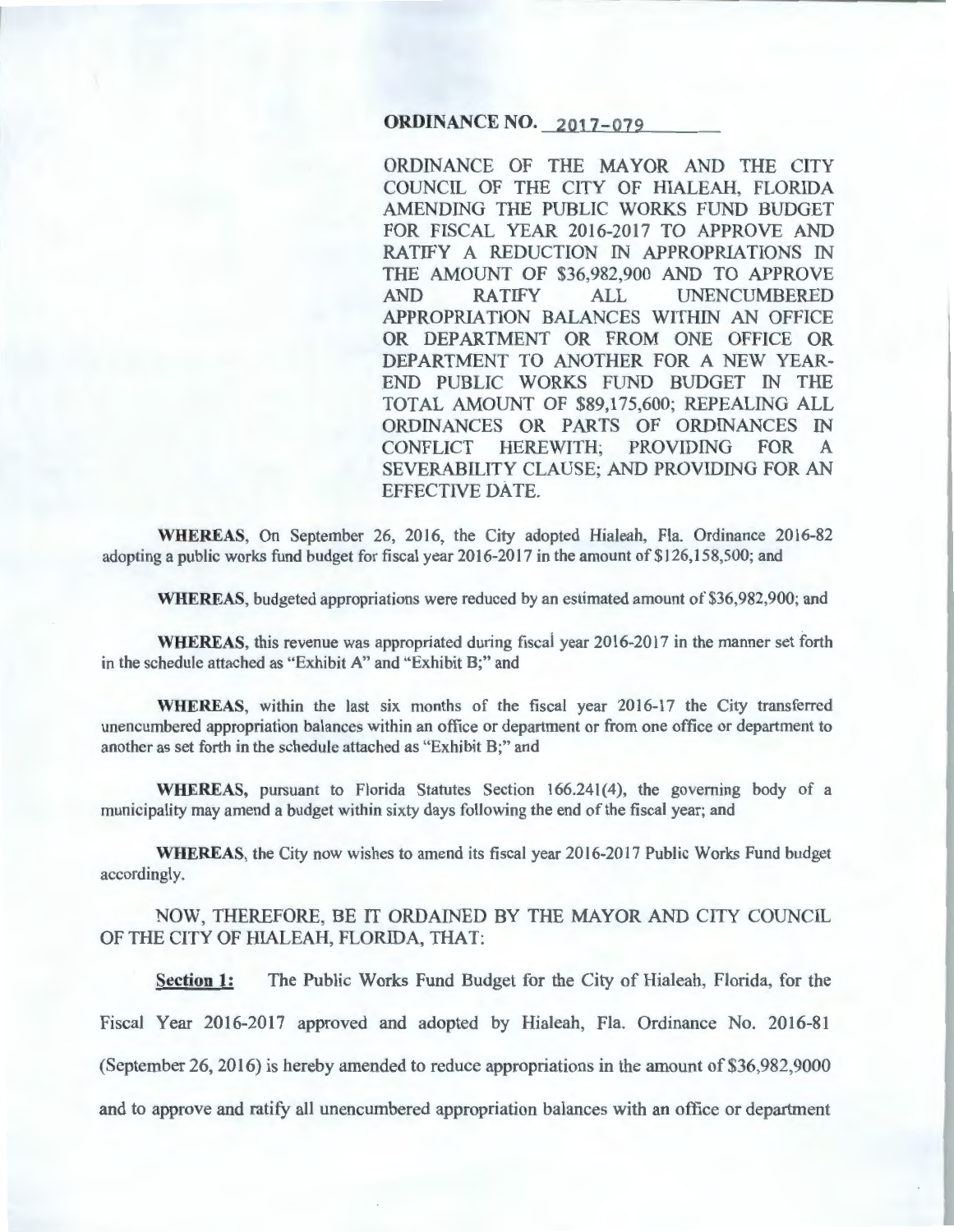or from one office or department to another for a new year-end total Public Works Fund Budget in an amount of \$89,175,600. All appropriations within an office or department or from one office or department to another and all supplemental appropriations for Fiscal Year 2016-2017, not previously approved by Council, are hereby approved, confirmed and ratified.

## Section 2: Repeal of Ordinances in Conflict.

All ordinances or parts of ordinances in conflict herewith are hereby repealed to the extent of such conflict.

### Section 3: Severability Clause.

If any phrase, clause, sentence, paragraph or section of this ordinance shall be declared invalid or unconstitutional by the judgment or decree of a court of competent jurisdiction, such invalidity or unconstitutionality shall not affect any of the remaining phrases, clauses, sentences, paragraphs or sections of this ordinance.

#### Section 4: Effective Date.

Attorney

Lorena Bravo, City

This ordinance shall become effective when passed by the City Council and signed by the Mayor or at the next regularly scheduled City Council meeting, if the Mayor's signature is withheld or if the City Council overrides the Mayor's veto.

|                                                                              | PASSED and ADOPTED this 28 day of November<br>2017. |
|------------------------------------------------------------------------------|-----------------------------------------------------|
| THE FOREGOING ORDINANCE<br>OF THE CITY OF HIALEAH WAS                        |                                                     |
| PUBLISHED IN ACCORDANCE                                                      | vian Casals-Muñoz                                   |
| WITH THE PROVISIONS OF<br>FLORIDA STATUTE 166.041<br>PRIOR TO FINAL READING. | Council President                                   |
| Attest:                                                                      | day of December 2017.<br>Approved on this           |
|                                                                              |                                                     |
| Marbelys Fatjo, City Clerk                                                   | Mayor Carlos Hernandez                              |
| Approved as to form and legal sufficiency:                                   |                                                     |
|                                                                              |                                                     |

Ordinance was adopted by a (5-0-2) vote with Councilmembers, Caragol, Zogby, Cue-Fuente and Casáls-Muñoz voting "Yes". Councilmember Hernandez and Garcia-Martinez absent.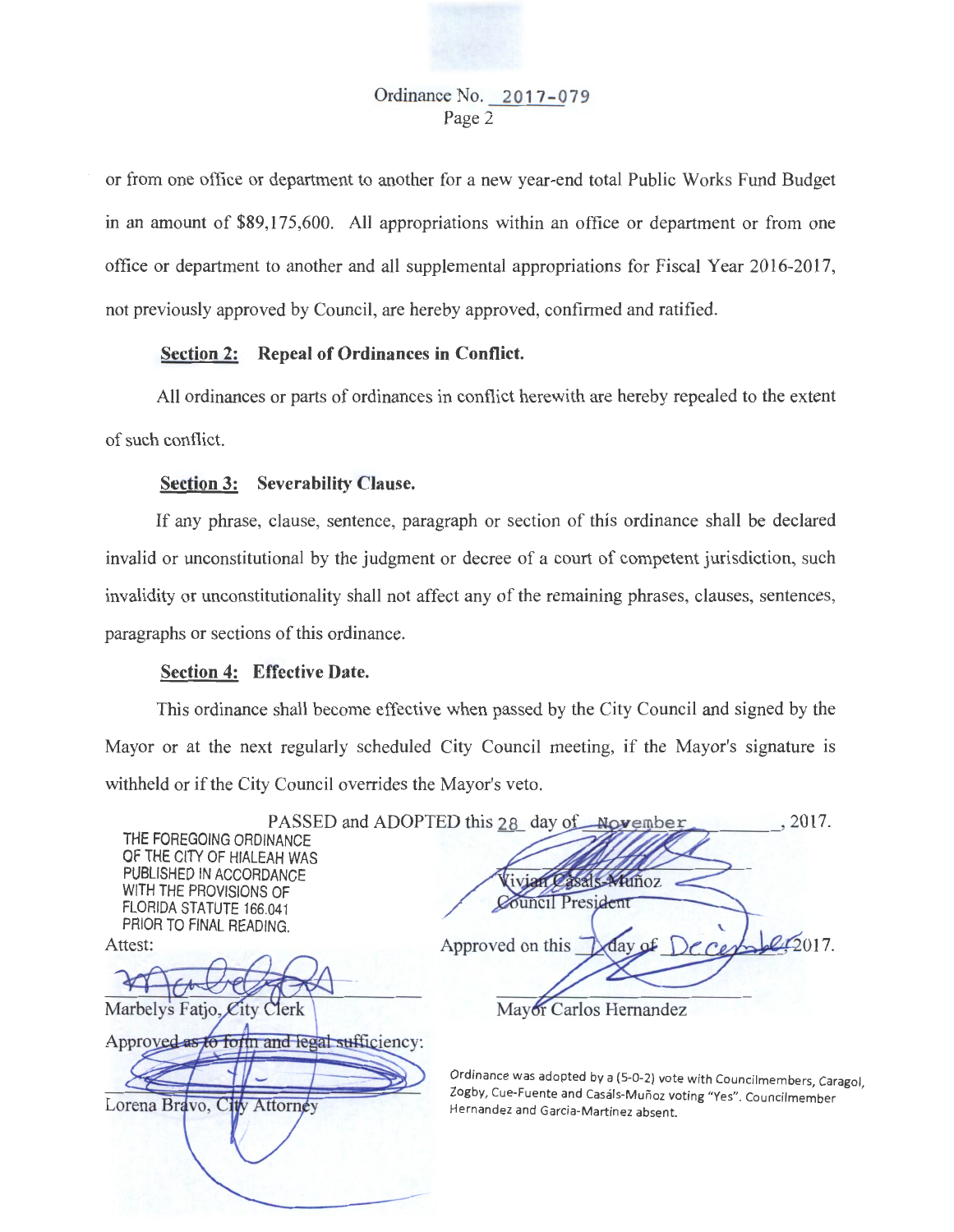# **EXHIBIT A PUBLIC WORKS**

|                                            | <b>FY 2017</b>         | <b>FY 2017</b>           |  |
|--------------------------------------------|------------------------|--------------------------|--|
| <b>Revenue</b>                             | <b>Original Budget</b> | <b>Projection</b>        |  |
| <b>Solid Waste Fees</b>                    | 16,237,500             | 17,175,600               |  |
| <b>Expense</b>                             |                        |                          |  |
| <b>Solid Waste Division</b>                | 16,237,500             | 17,175,600               |  |
|                                            | <b>FY 2017</b>         | <b>FY 2017</b>           |  |
| Revenue                                    | <b>Original Budget</b> | Projection               |  |
| <b>Water &amp; Sewer Fees</b>              | 109,921,000            | 72,000,000               |  |
| <b>Expense</b>                             |                        |                          |  |
| <b>Water &amp; Sewer Combined Services</b> | 24,882,279             | 19,100,000               |  |
| <b>Water Utility Services</b>              | 24,809,156             | 17,200,000               |  |
| <b>Sewer Utility Services</b>              | 41,373,565             | 30,000,000               |  |
| Water & Sewer Reverse Osmosis Plant        | 18,856,000             | 5,700,000                |  |
|                                            | 109,921,000            | 72,000,000               |  |
|                                            | <b>FY 2017</b>         | <b>FY 2017</b>           |  |
|                                            | <b>Original Budget</b> | <b>Projection</b>        |  |
| Revenue Total                              | 126,158,500            | 89,175,600<br>89,175,600 |  |
| <b>Expense Total</b>                       | 126,158,500            |                          |  |
|                                            |                        |                          |  |